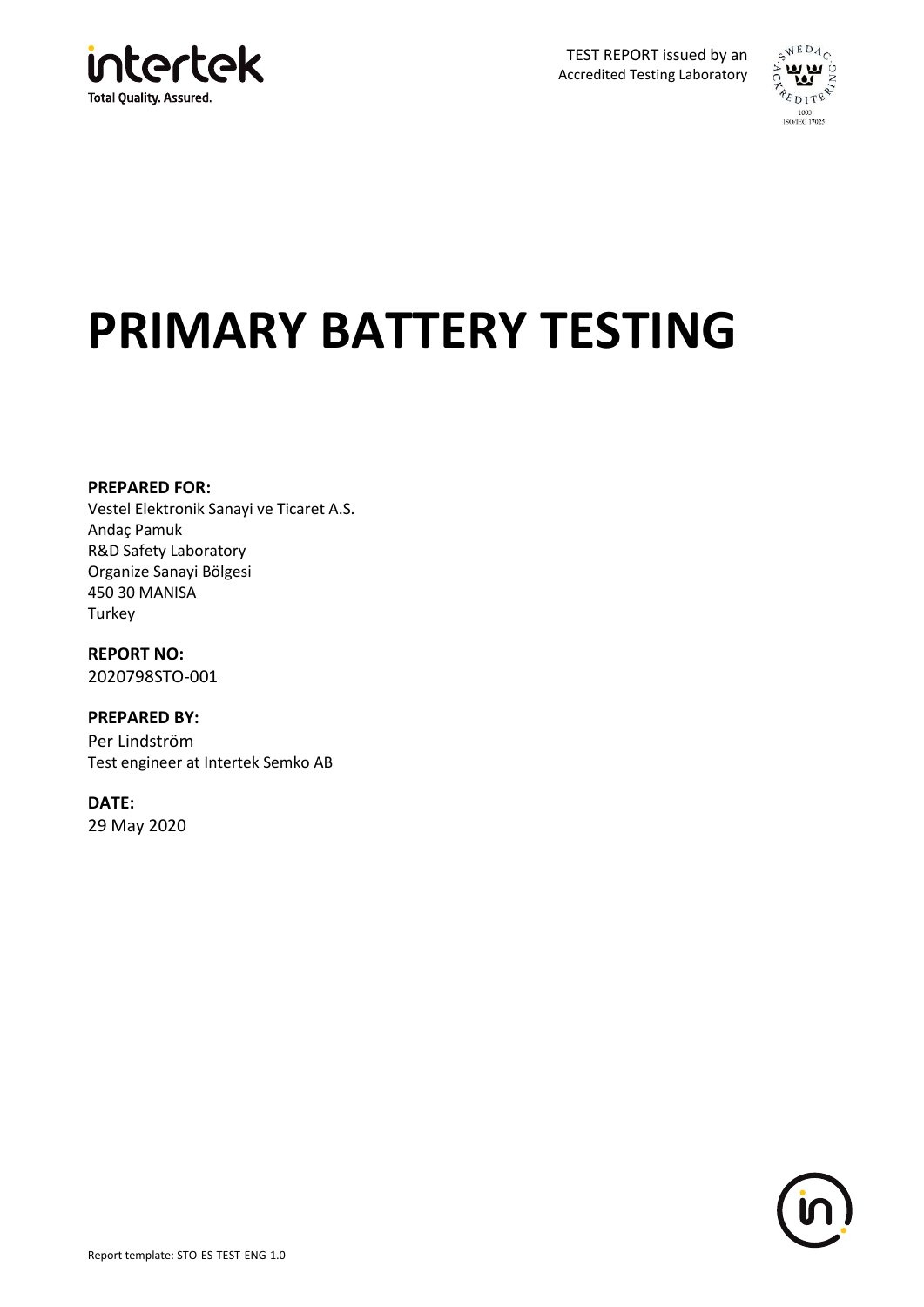# TEST REPORT issued by an **Accredited Testing Laboratory PRIMARY BATTERY TESTING**

#### **ISSUING OFFICE:**

Intertek Semko AB Torshamnsgatan 43, Box 1103, SE-164 22 Kista, Sweden Telephone +46 8 750 00 00, Fax +46 8 750 60 30 www.intertek.se Registered in Sweden: No: SE556024059901 Registered office: As address

**AUTHOR:** 

#### **APPROVED BY:**

Po dilt

Per Lindström

**DISTRIBUTION:** 

Andaç Pamuk, Vestel Elektronik Sanayi ve Ticaret A.S.

#### **DISCLAIMER:**

This report is for the exclusive use of Intertek's Client and is provided pursuant to the agreement between Intertek and its Client. Intertek's responsibility and liability are limited to the terms and conditions of the agreement. Intertek assumes no liability to any party, other than to the Client in accordance with the agreement, for any loss, expense or damage occasioned by the use of this report. Only the Client is authorized to copy or distribute Intertek's Reports and then only in their entirety, and the Client shall not use the Reports in a misleading manner. In the event any portion of this report becomes public, including but not limited to press releases, articles, and marketing material, without prior written consent from Intertek, Intertek may enforce the reproduction of the report in its entirety by making the full report public. Client further agrees and understands that reliance upon the Reports is limited to the representations made therein. In the event any portion of this report becomes public, including but not limited to press releases, articles, and marketing material, without prior written consent from Intertek, Intertek will enforce the reproduction of the report in its entirety by making the full report public. Any use of the Intertek name or one of its marks for the sale or advertisement of the tested material, product or service must first be approved in writing by Intertek. The observations and test results in this report are relevant only to the sample tested. Should Customer use an Intertek Report, in whole or in part, in such a manner as to involve Intertek in legal controversy or to adversely affect Intertek's reputation, it shall be Intertek's right to utilize any and all Customer information, including, but not limited to, data, records, instructions, notations, samples or documents within Intertek's custody and control which relate to the customer for the purpose of offering any necessary defense or rebuttal to such circumstances. This report by itself does not imply that the material, product, or service is or has ever been under an Intertek certification program.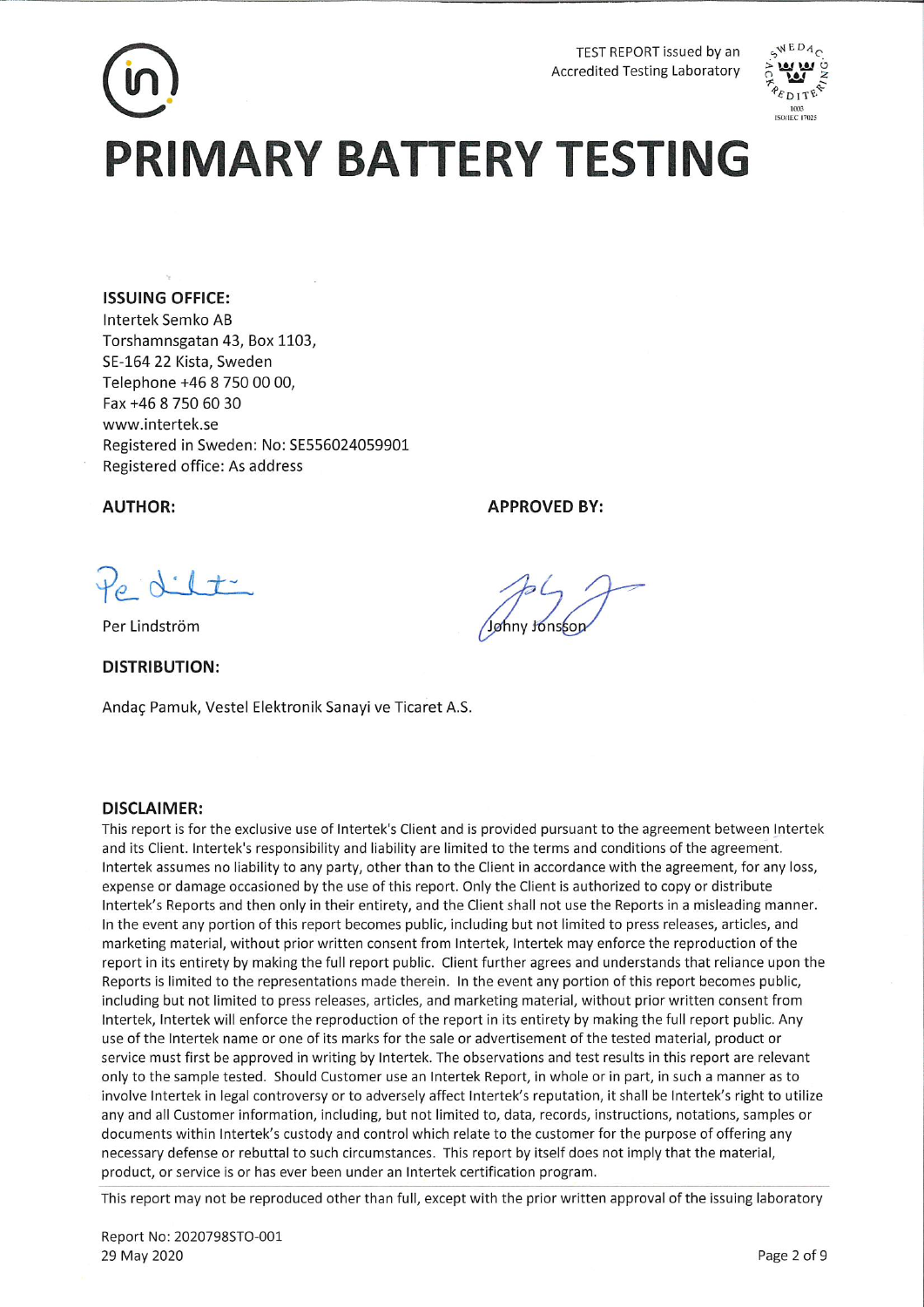



# **EXECUTIVE SUMMARY**

Discharge testing have been performed on Zinc Carbon batteries in accordance with IEC 60086-2. Discharge time to specified voltage levels have been determined.

|                          | <b>IEC Designation</b> | Date codel |
|--------------------------|------------------------|------------|
| Hi-Watt Super Heavy Duty | <b>R03P</b>            | 1–2019     |

The test results apply only to the tested samples.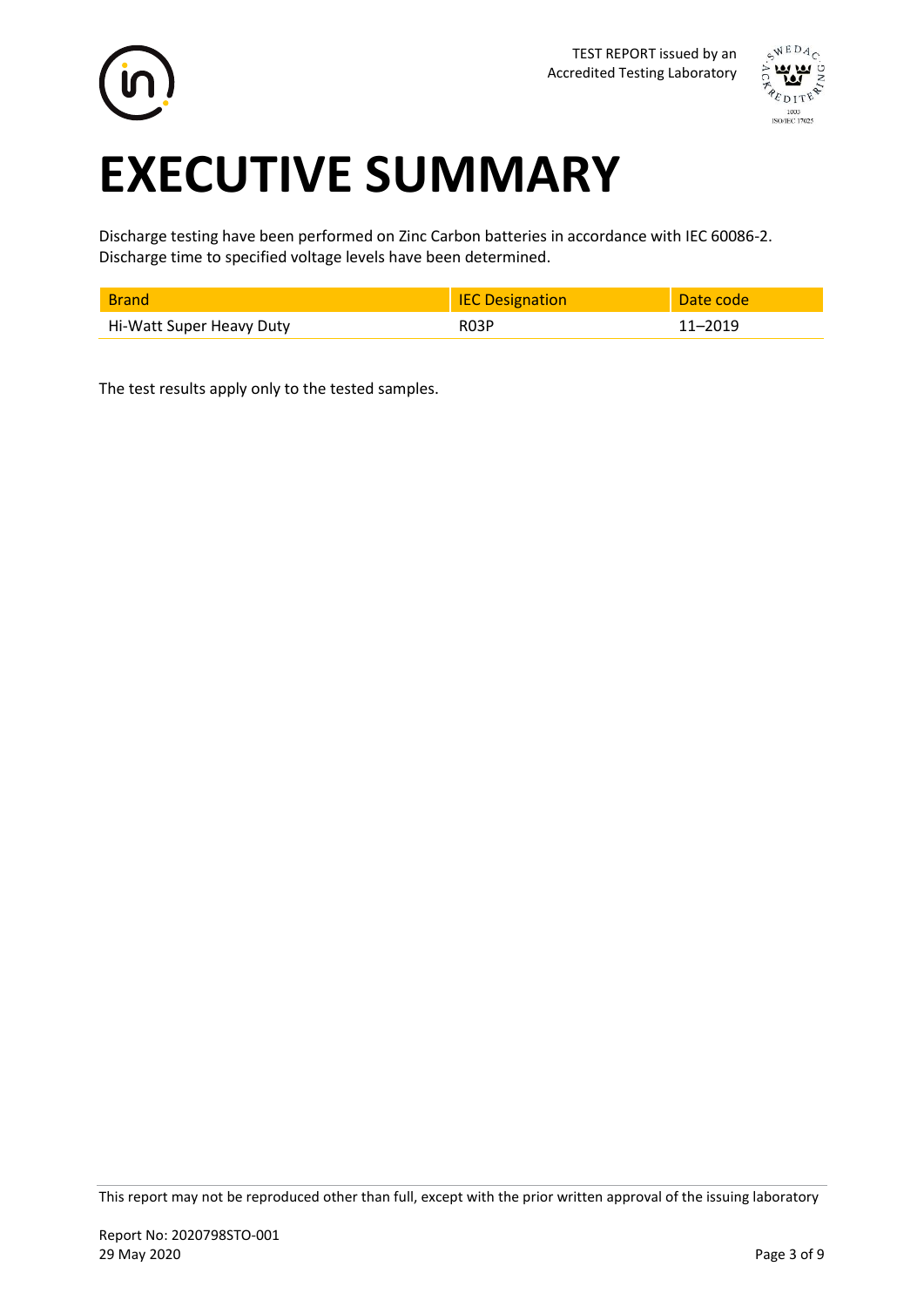



| 1              | <b>COMMISSION</b>                                                                              | 5        |
|----------------|------------------------------------------------------------------------------------------------|----------|
| $2^{\circ}$    | <b>TEST SAMPLES</b>                                                                            | 6        |
| $\overline{3}$ | <b>TEST PROGRAM</b>                                                                            | 7        |
| 4<br>4.1       | <b>TEST CONDITIONS</b><br>UNCERTAINTY OF LOAD RESISTANCE, VOLTAGE MEASUREMENT AND LOAD CURRENT | 8<br>- 8 |
| 5              | <b>TEST RESULTS</b>                                                                            | 9        |

#### **References:**

IEC 60086-1, Ed. 12.0, 2015 IEC 60086-2, Ed. 13.0, 2015 EA guidelines on the expression of uncertainty in quantitative testing, December 2003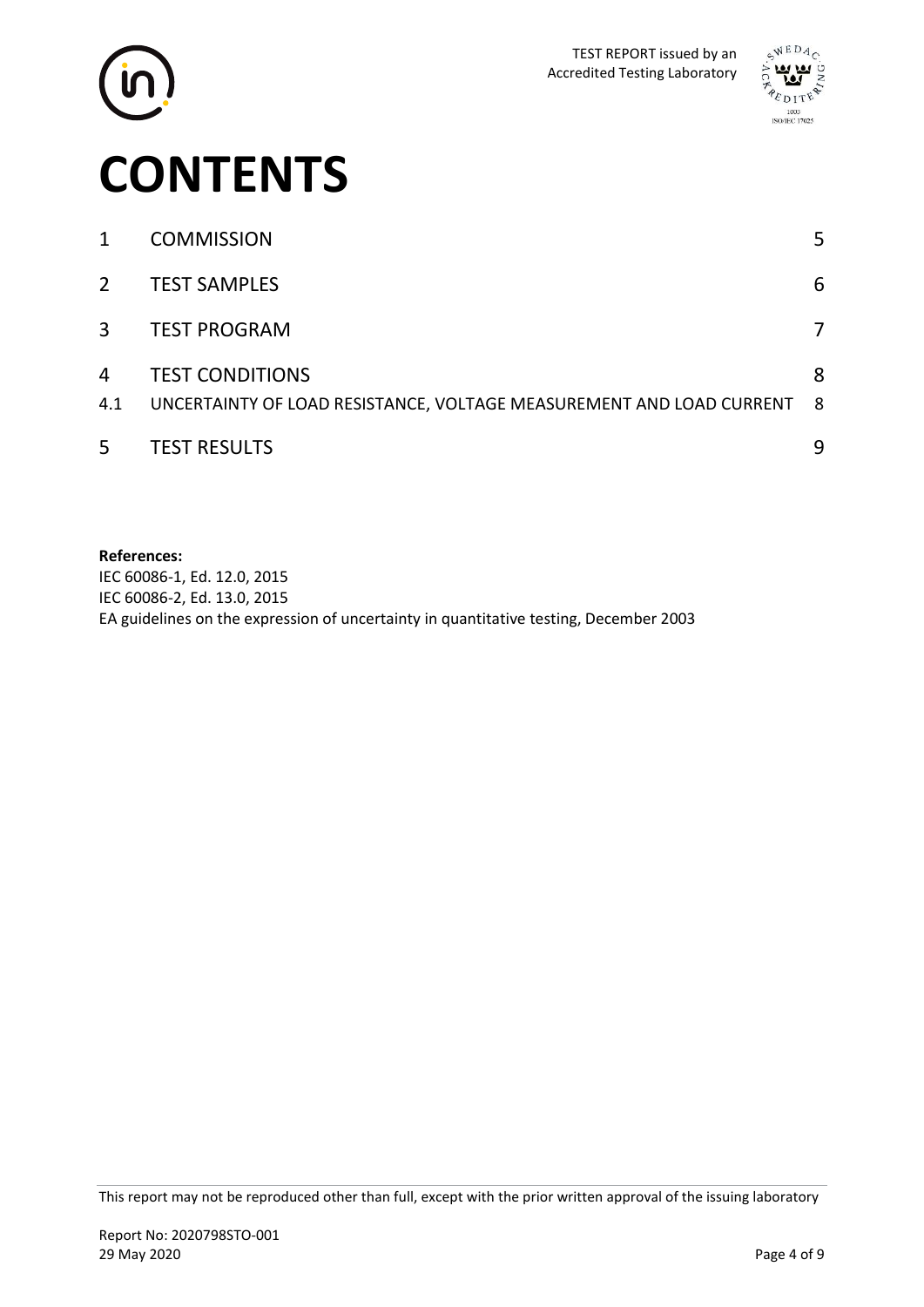



# <span id="page-4-0"></span>**1 COMMISSION**

The commission was conducted in accordance with our proposal No. Qu-00896482-0.

Zinc Carbon batteries have been tested in accordance with IEC 60086-2. Test conditions are according to IEC 60086-1. Discharge time to specified voltage levels has been determined.

This report may not be reproduced other than full, except with the prior written approval of the issuing laboratory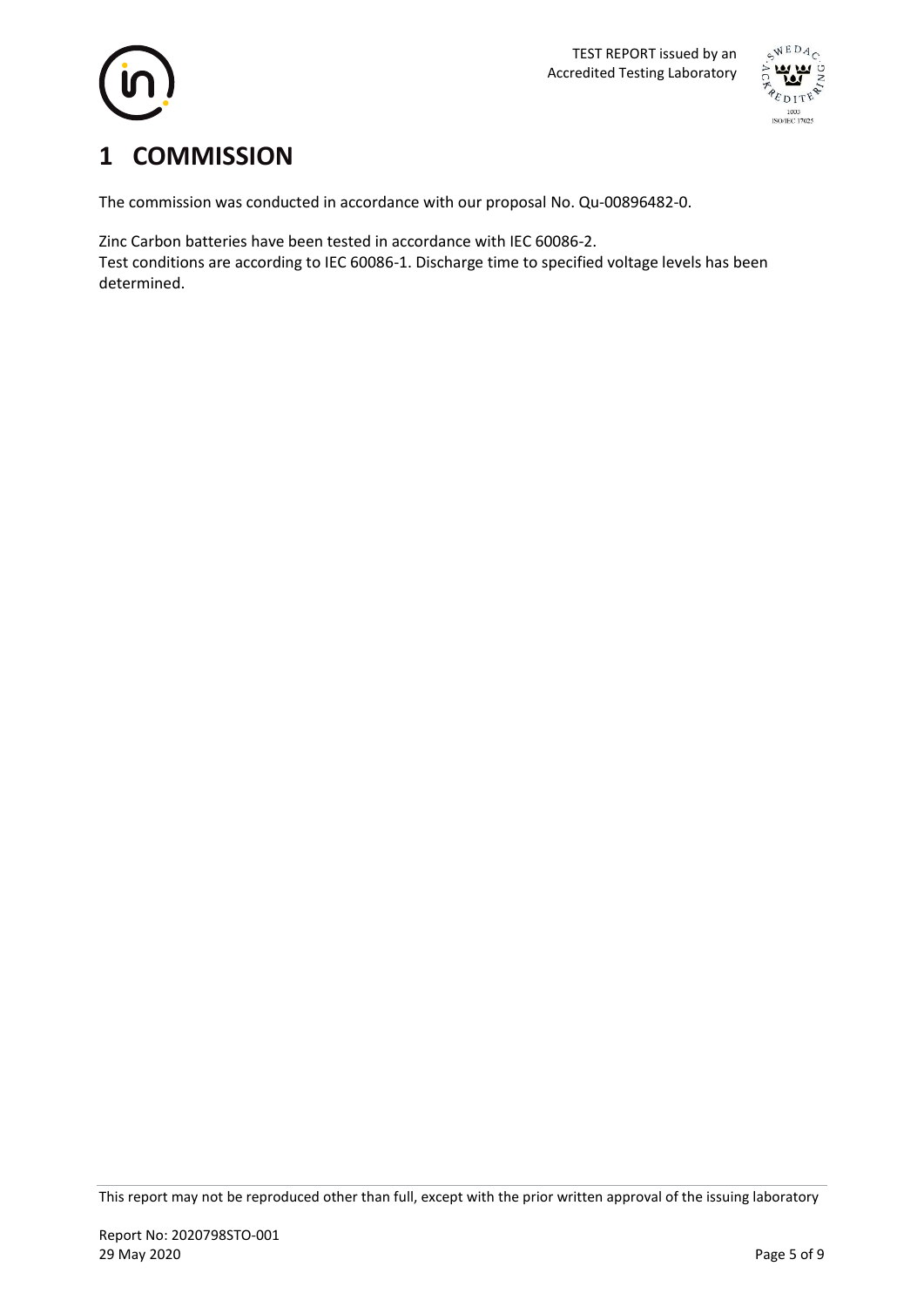



# <span id="page-5-0"></span>**2 TEST SAMPLES**

### Table 2.1

| <b>Brand</b>             | <b>IEC Designation</b> | <b>Delivery Date</b> | <b>FS Number</b> |
|--------------------------|------------------------|----------------------|------------------|
| Hi-Watt Super Heavy Duty | R03P                   | 2018-06-29           | FS18-142         |

note: ES number is Intertek Semko AB identification for each sample. The test samples were delivered to Intertek for testing from Vestel Elektronik Sanayi ve Ticaret A.S., Turkey.

Photograph of tested products:



Figure 2.1: Hi-Watt Super Heavy Duty R03P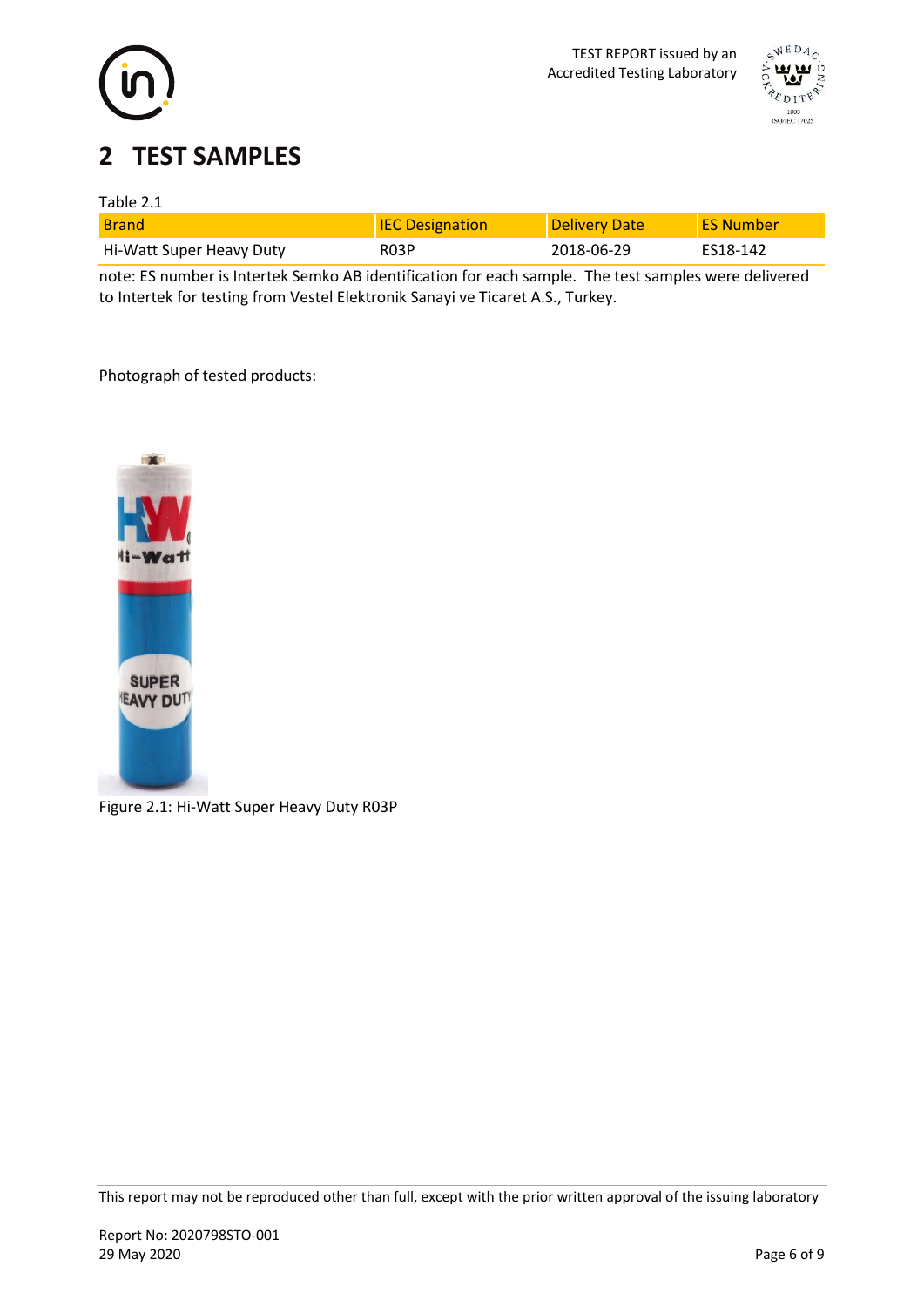



# <span id="page-6-0"></span>**3 TEST PROGRAM**

Test method in Table 3.1 is according to IEC 60086-2. This method is accredited by SWEDAC.

| <b>Size</b>       | Application    | Load | Daily period      | <b>End voltage</b> | <b>MAD</b> |
|-------------------|----------------|------|-------------------|--------------------|------------|
| R <sub>0</sub> 3P | Remote control | 24 Ω | 15 s/min, 8 h/day |                    |            |

MAD, minimum average duration requirement according to IEC 60086-2.

Result: Discharge time to end voltage Test start: 2018-07-02 Test end: 2018-07-04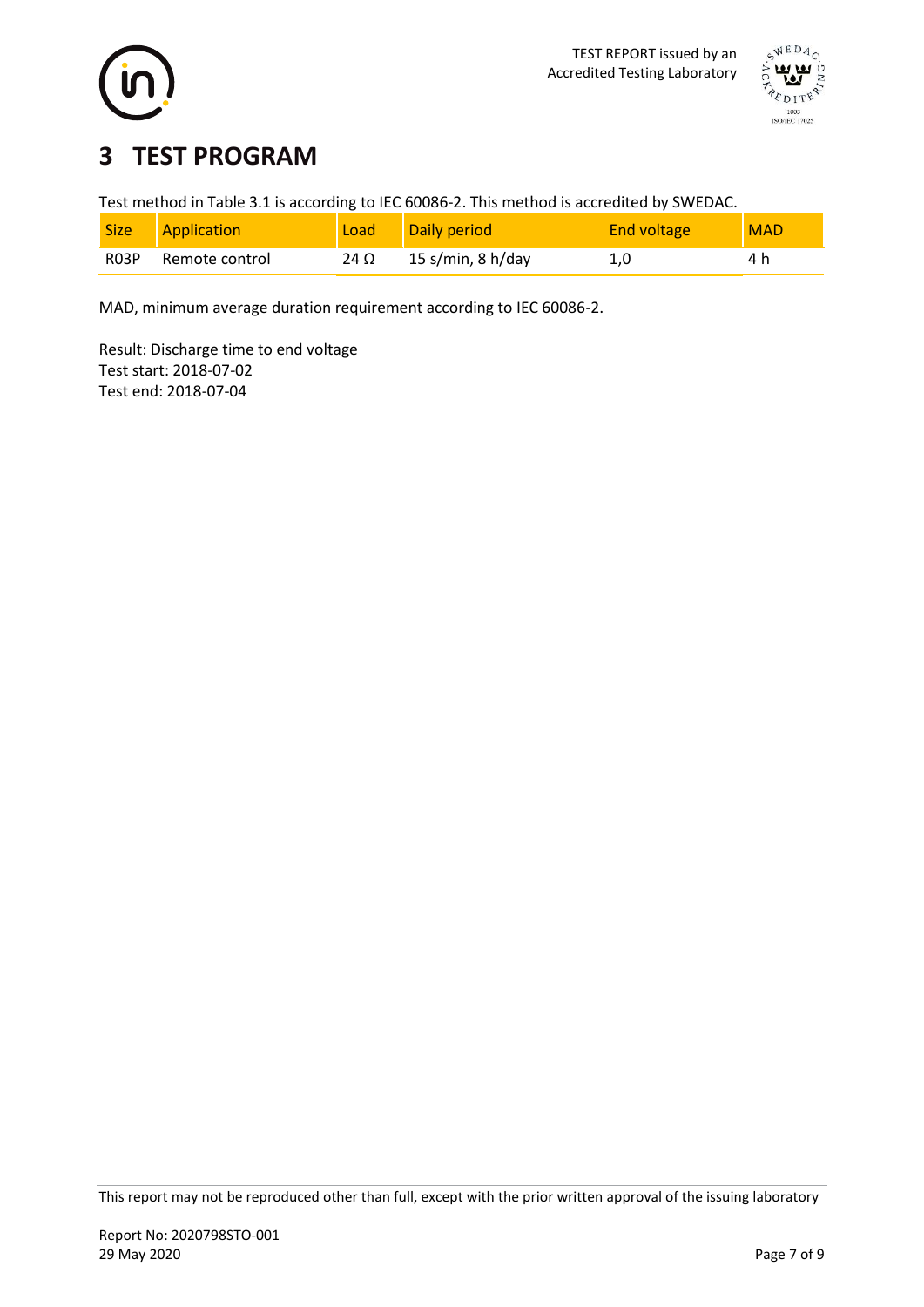



# <span id="page-7-0"></span>**4 TEST CONDITIONS**

Test conditions are according to IEC 60086-1.

IEC 60086-1 testing was performed on a PEC test system BDT1012 for primary batteries. The batteries were connected to the discharge circuits by pressure contacts.

Ambient temperature during test:  $21 \pm 1^{\circ}C$ Humidity Digital still camera: 45 - 65 % RH

The time to voltage levels / cut-off voltage was determined by scanning every 10 ms and registration with ∆V and ∆t.

### <span id="page-7-1"></span>**4.1 Uncertainty of load resistance, voltage measurement and load current**

The uncertainty of load resistance is calculated to be less than  $\pm 0.5$  % based on calibrations. The uncertainty of voltage measurement is calculated to be  $\leq 0.25$  % based on calibrations. The uncertainty of load current is calculated to be less than ±0,5 % based on calibrations.

Measurement uncertainty is reported in accordance with the EA publication EA-4/16 "EA guidelines on the expression of uncertainty in quantitative testing", December 2003.

This report may not be reproduced other than full, except with the prior written approval of the issuing laboratory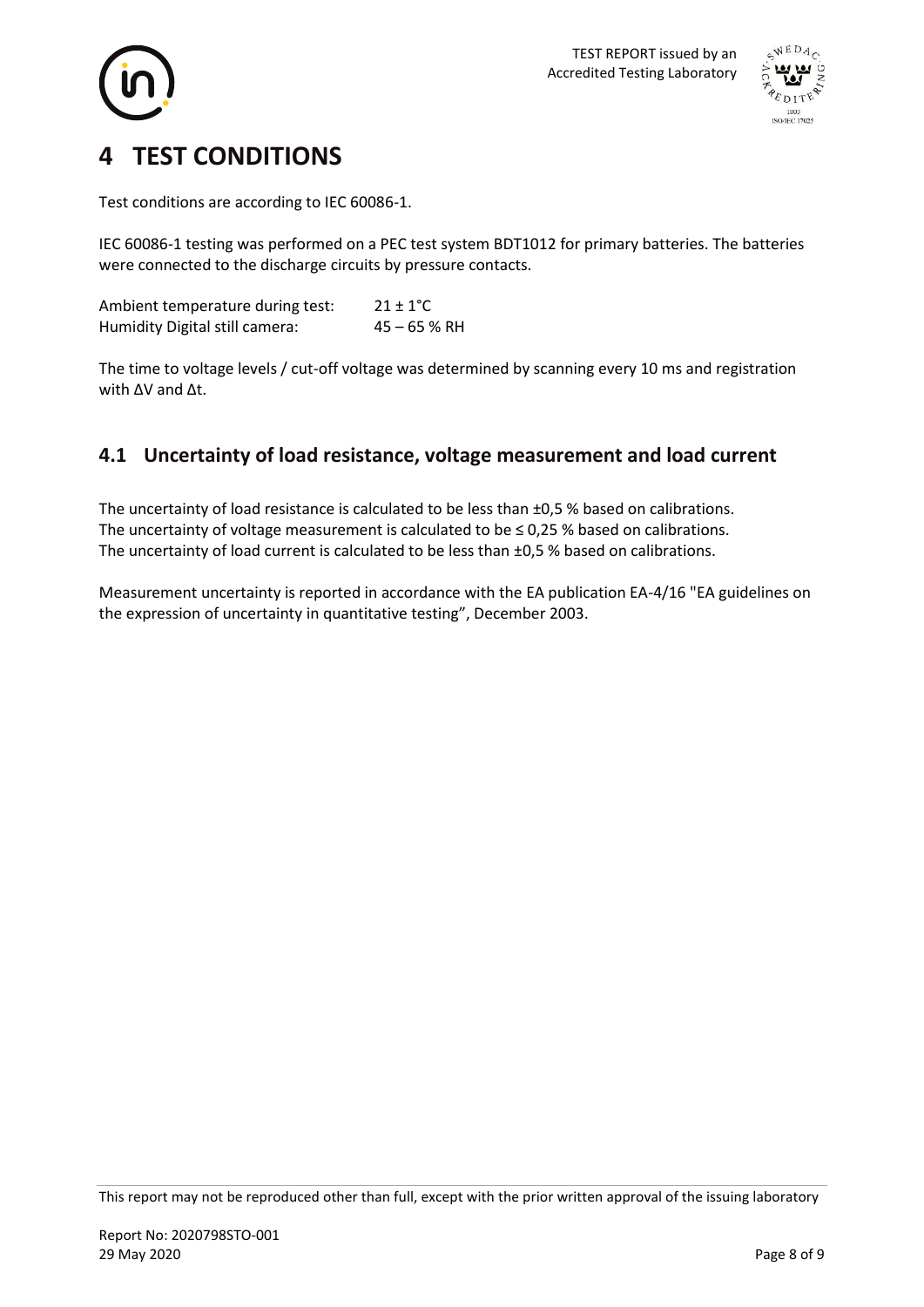



## <span id="page-8-0"></span>**5 TEST RESULTS**

Test results are summarized in Table 5.1 below.

Table showing life of individual batteries, discharged to specified end voltages are compiled in Appendix A.

The test results apply only to the tested samples.

### Table 5.1 Summary of test results for R03P

| Application               | End     |      | <b>Hi-Watt Super Heavy Duty</b> |                |                |  |
|---------------------------|---------|------|---------------------------------|----------------|----------------|--|
| Load                      | Voltage | Unit | Average                         | <b>Maximum</b> | <b>Minimum</b> |  |
| Remote control            | 1.0V    | [h]  | 4.18                            | 4.45           | 3,93           |  |
| 24 ohm, 15 sec/min, 8 h/d |         |      |                                 |                |                |  |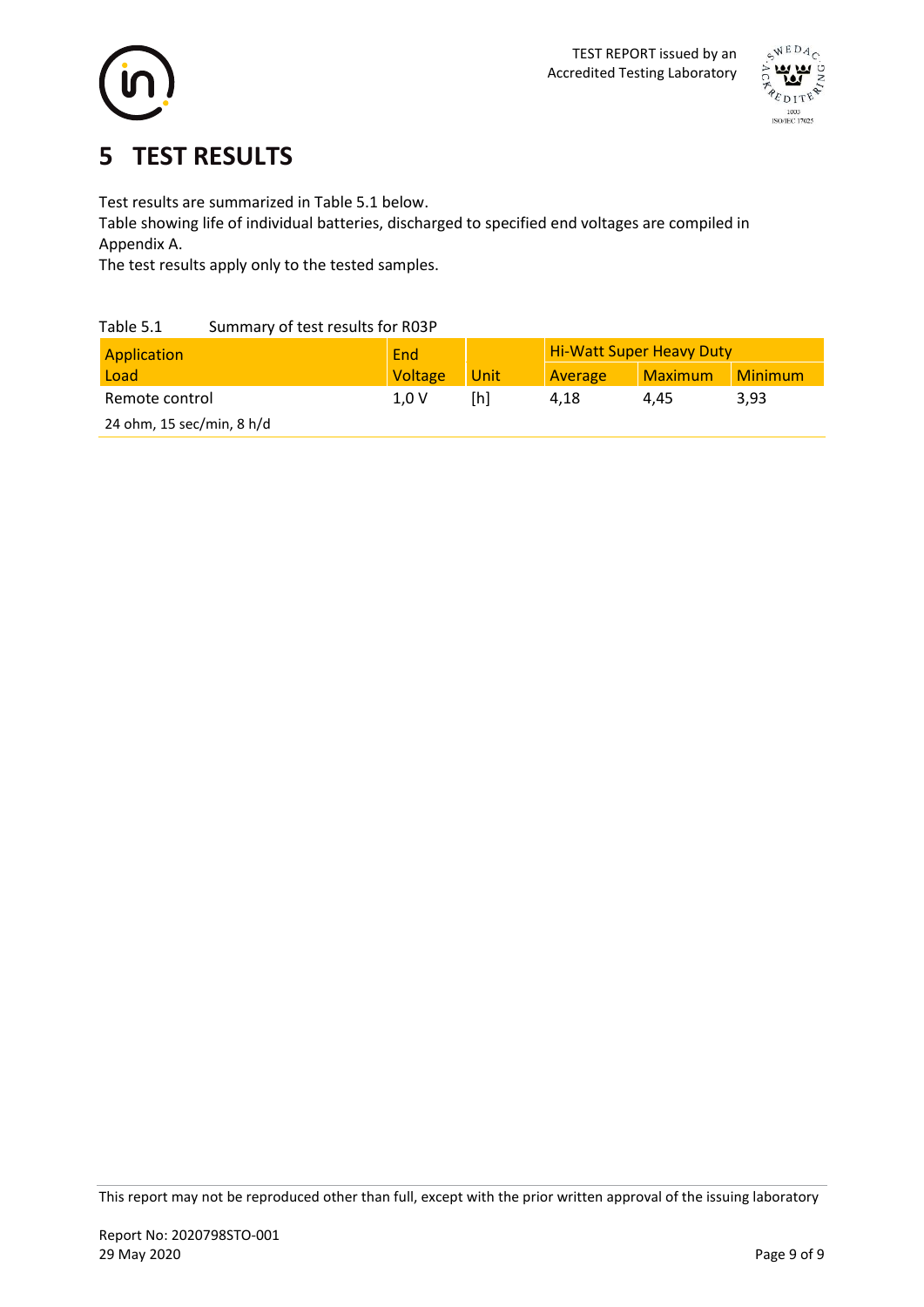



# APPENDIX-A TEST RESULTS FOR INDIVIDUAL BATTERIES